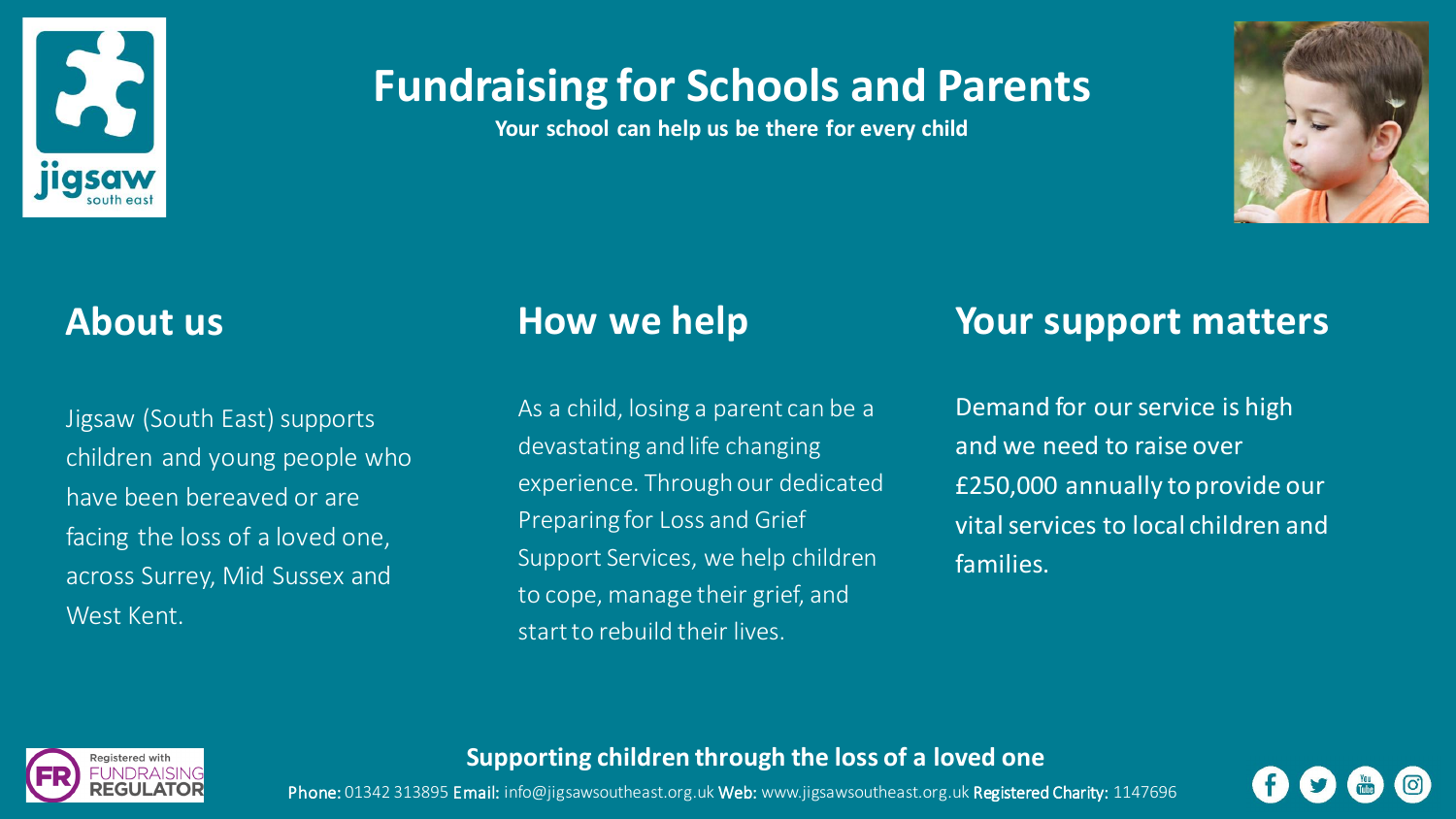## **What your Donation Means**

**Your school can help us be there for every child**



*On average, 1 child in every school class has experienced the death of a parent or sibling.*



**Supporting children through the loss of a loved one**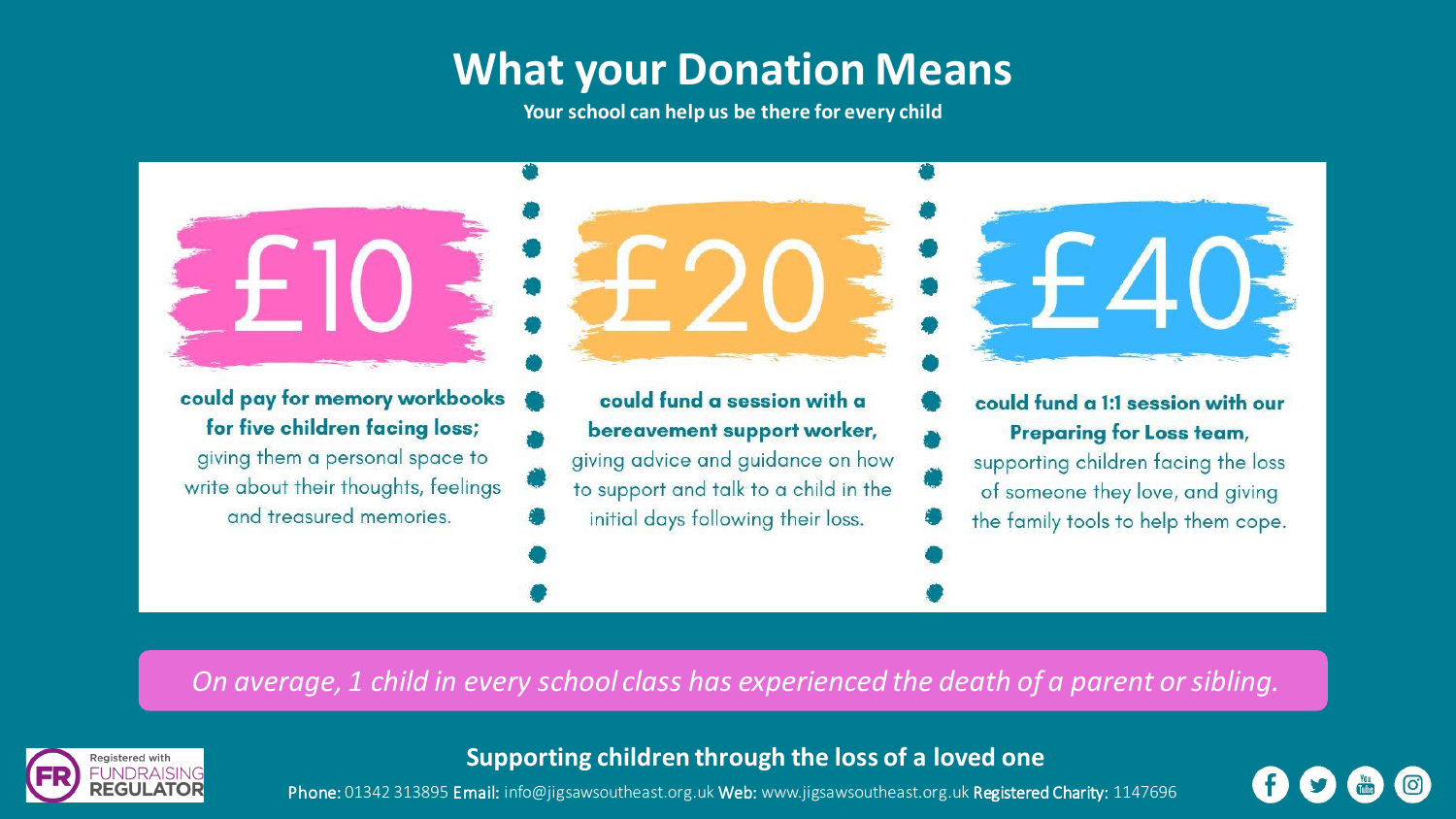

# **Simple Fundraising Ideas**

**Your school can help us be there for every child**

'Your School's Got Talent'

competition

Non School Uniform or Fancy Dress Day

Virtual Quiz, Bingo, Balloon races and more

Hold a collection at your school play



Grow a £1 challenge

Recreate a bushtucker trial challenge!

*"At school, I was the only one who's parent had died. Coming to Jigsaw made me realise I wasn't the only one"*

Themed Fundraisers at Christmas, Easter, Halloween and more!

Sponsored Walk, Jog, Run, Hop! The possibilities are endless!

Hold a class 'Bake-Off' challenge

Bake Sales and Craft Stalls

Whole School Readathon **Challenge** 

Joint fundraising with PTA events

**Registered** with

## **Supporting children through the loss of a loved one**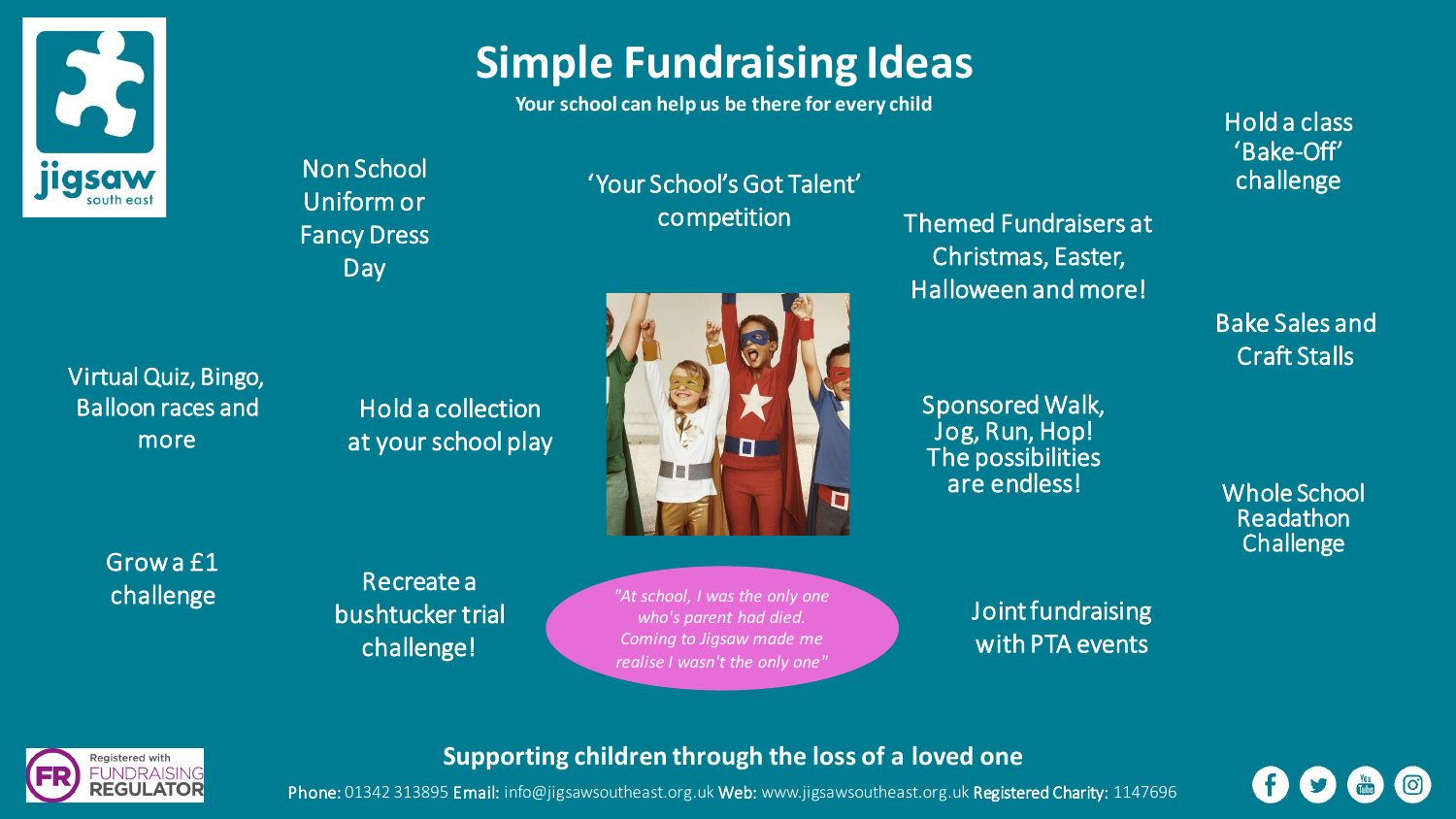



## **Get Inspired**

### **Your school can help us be there for every child**

**Student and deputy head take on the baked beans in their school bushtucker trial!**







**Eden and his teacher head up the judging panel of their school's talent competition!**



**Teaming up with the teachers to take on their very own 'Bake Off!'**



## **Supporting children through the loss of a loved one**

Phone: 01342 313895 Email: info@jigsawsoutheast.org.uk Web: www.jigsawsoutheast.org.uk Registered Charity: 1147696

 $\bigcirc$  $\frac{Y_{01}}{U_{000}}$ 



**Student takes on the 'Jump for Jigsaw' challenge**